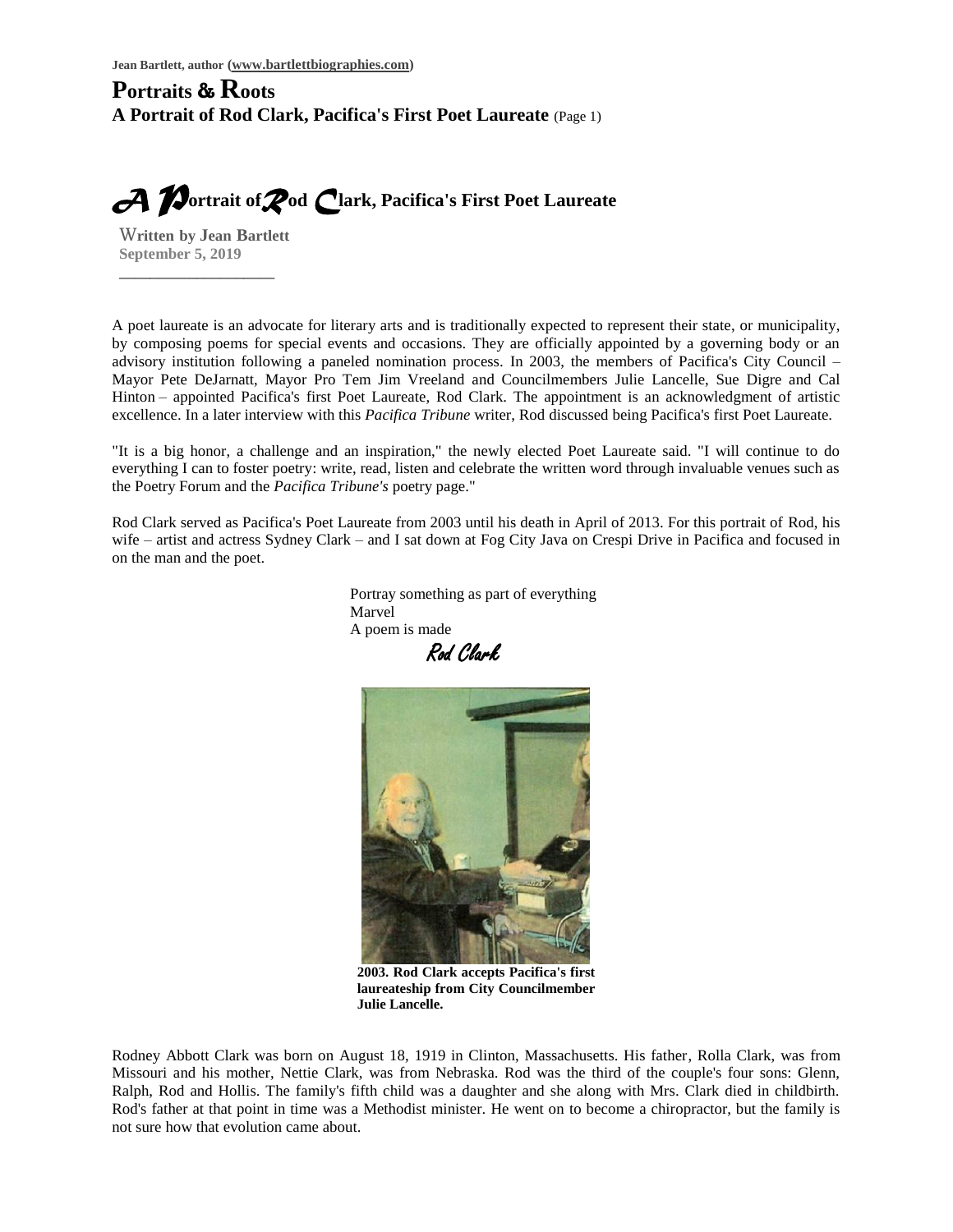# **Portraits & Roots A Portrait of Rod Clark, Pacifica's First Poet Laureate** (Page 2)

"After his mother died, Rod's family lived in a lot of places and eventually worked their way down to Texas," Sydney said. Sydney is from Houston and the couple met in college – Southwestern University in Georgetown, TX, in September of Sydney's first year.



**1920. Portrait of the poet as a very young man.**

At Southwestern, Rod studied philosophy and religion and Sydney studied art and drama. Their first date was full of sparks, though some a bit unplanned.

"It was Halloween and on Halloween the boys could take the girls to their dorms and show them their rooms. And to make it an interesting evening, they had this long corridor that everyone was walking through that they decorated with spooky things. Rod's job was to dip chalk into something that made the chalk glow so he could write on the wall. Well he knew everybody and as soon as he saw them, he wrote something about them. But at the end of the evening, his hand was burned from that chalk mixture. So we went to the infirmary and I was late getting back from my first date. But it was love!"

Rod courted Sydney with poems that he had written.

"For Christmas he sent me a poem that was an acrostic."

In an acrostic poem, the first letter of each line spells out a word or a message. In this particular acrostic poem, the message spelled by those first letters was "Sydney Clark." Sydney was just dating Rod and still very much had her maiden name.

"My mother did not like that acrostic!" Though later, when Sydney's mother met Rod, she definitely approved.

Rod graduated and signed up with the Merchant Marine. It was 1941 and the world was at war.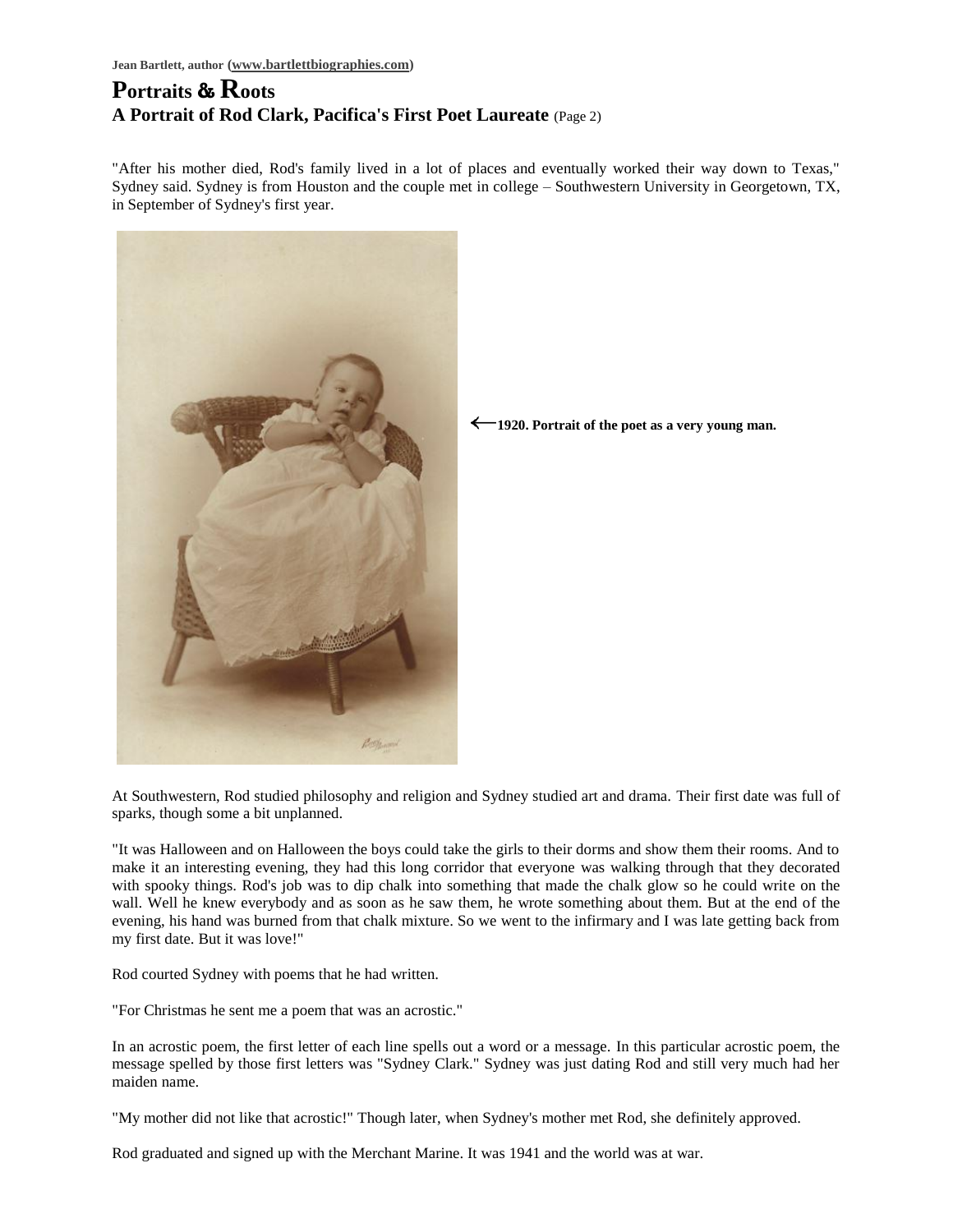# **Portraits & Roots A Portrait of Rod Clark, Pacifica's First Poet Laureate** (Page 3)

"He didn't want to kill anybody so he chose the Merchant Marine – which ran its own gauntlet of dangers. I didn't want to get married then. I still had two years of college and I thought I might want to do some additional dating! Right after I graduated we got married. It was 1943 and he was still in the Merchant Marine but he had about a month between his various tours, so we got to see each other every three or four months.



**WWII Merchant Mariner Rod Clark. Rod Clark, 1945. Rod Clark, 1945.** 



Rod went on to receive his MA in English and later, a PhD in human development. But early in their marriage both Rod and Sydney were hired to teach at Webster High School, in a town about 25 miles southeast of Galveston, TX. Sydney taught art and drama and in fact, started the school's art and drama department. Rod taught English and at the high school and directed several operettas. The couple taught at Webster for six years.

"Once Rod got his PhD we came to California," Sydney said.

The couple moved to Carmel where Rod went to work at Ford Ord in a unit doing research on the First Republic of Korea. (Following the Second World War and during the Cold War against the Soviet Union, Fort Ord became the home of the 4th Replacement Training Center.) As part of his research, Rod decided on his own to go to Korea to investigate the situation, which Sydney noted she was not happy about.

"We lived in Carmel and he spent Christmas in Korea," she laughed. "I may yet forgive him."

Eventually, Rod left the project and accepted a job teaching philosophy/social studies at San Francisco State University. The couple moved to San Francisco. Rod taught at SFSU from 1956 to 1983. In 1958, the couple moved to Pacifica.

> The swollen moon leaped from the clutch of dark mountains to flee with the clouds.

Rod Clark, Haiku

The parents of two sons, Rod and Sydney were always engaged in the arts. Sydney taught drama and art throughout her teaching career to all age levels: elementary, middle school, high school and college. Along with her two dear friends, the late Luther Spraker and Bob Southworth, she co-founded the theater group Spindrift, which had a successful run of theater presentations in Pacifica at the library. The Pacifica Players asked the trio to lend their theater group and talent to the Pacifica Players and in 1965, the Pacifica Spindrift Players was born. Sydney directed the new theater group's first play and has remained committed to the Pacifica Spindrift Players for decades. In 2002, the City awarded her with a Lifetime Achievement in the Arts award.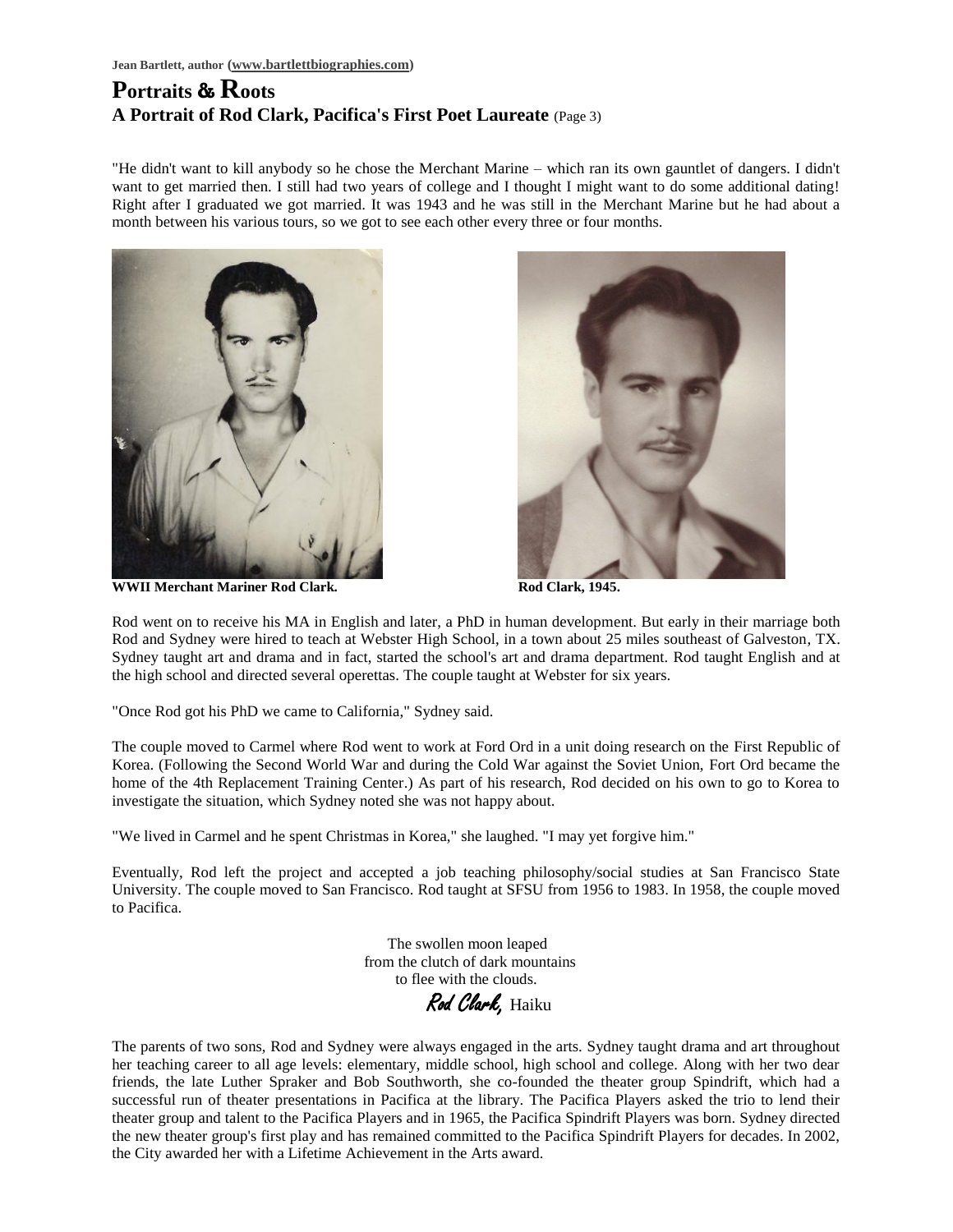#### **Portraits & Roots A Portrait of Rod Clark, Pacifica's First Poet Laureate** (Page 4)

"But this story is not about me," Sydney laughed.

Like Sydney, Rod was a member of the Pacifica Art Guild, the Pacifica Spindrift Players and Pacifica Performances. In addition he was a member of the Cultural Arts Commission and the Pacifica Chapter of the California Federation of Chaparral Poets. He also directed several plays at the Spindrift. Through the *Pacifica Tribune* Poetry Page, Rod brought more than 100 poets to print.

As Pacifica's Poet Laureate, Rod hosted the monthly Pacifica Poetry Forum, read poems at various civic functions, met with other local poet laureates throughout the Bay Area as well as in Sacramento, served as a judge on numerous poetry contests and presented poetry at ceremonies honoring Pacificans. He was also very involved with the Pacifica Poetry Forum's Annual Poetry Festival, which presented a podium to such honored guests as San Francisco's second Poet Laureate Janice Mirikitani and California Poet Laureate (2005-2008) Al Young.

"For many, many years we had poets meet at our home to read poetry once a month. Rod was very generous with who he invited. He wanted poets to have a voice. I particularly remember two poets, both Pacificans, who really touched us both deeply. One was Paul Strom and the other was Tom Ekkens.

"Rod was a very interesting and interested man. If he found something that interested him, such as poetry, he learned about it. He made my clothes and some of his clothes. He crocheted, he knitted, he made lace, he played the clarinet, he played the piano."

"I don't know if I liked poetry before I met Rod," Sydney smiled. "But I think Rod's poetry is wonderful. I have a book club every month and we decided years ago to open it with a poem. I usually read one of Rod's."

The SFSU Professor Emeritus of Social Studies was a lifelong fan of cats and the following selection of poems, a small representation from his more than six volumes of verse, begins with his expression of love for one of the many felines who shared his journey.

#### **Shan**

*(By Rod Clark, from "It Seemed So At Some Time" ©2002)*

The cat and sunshine blend where noon light dabs the carpet. And silence guards the comfort of the house while time breathes somewhere else. Shan stretches when he's in the sun so his under-coat gleams bronze; but he curls around himself when he's in my lap and he is black and soft. I remark how he can spend so much time this way, Then I remember that I'm here too.

A few things we don't let Shan do like walk on the dining table. Since he does this when he wants I wonder why we don't let him. He often tells us what to do and watches carefully how well we do it. When I play the piano the best I can, Shan stomps across the keys and butts my hands away to lament my interpretation.

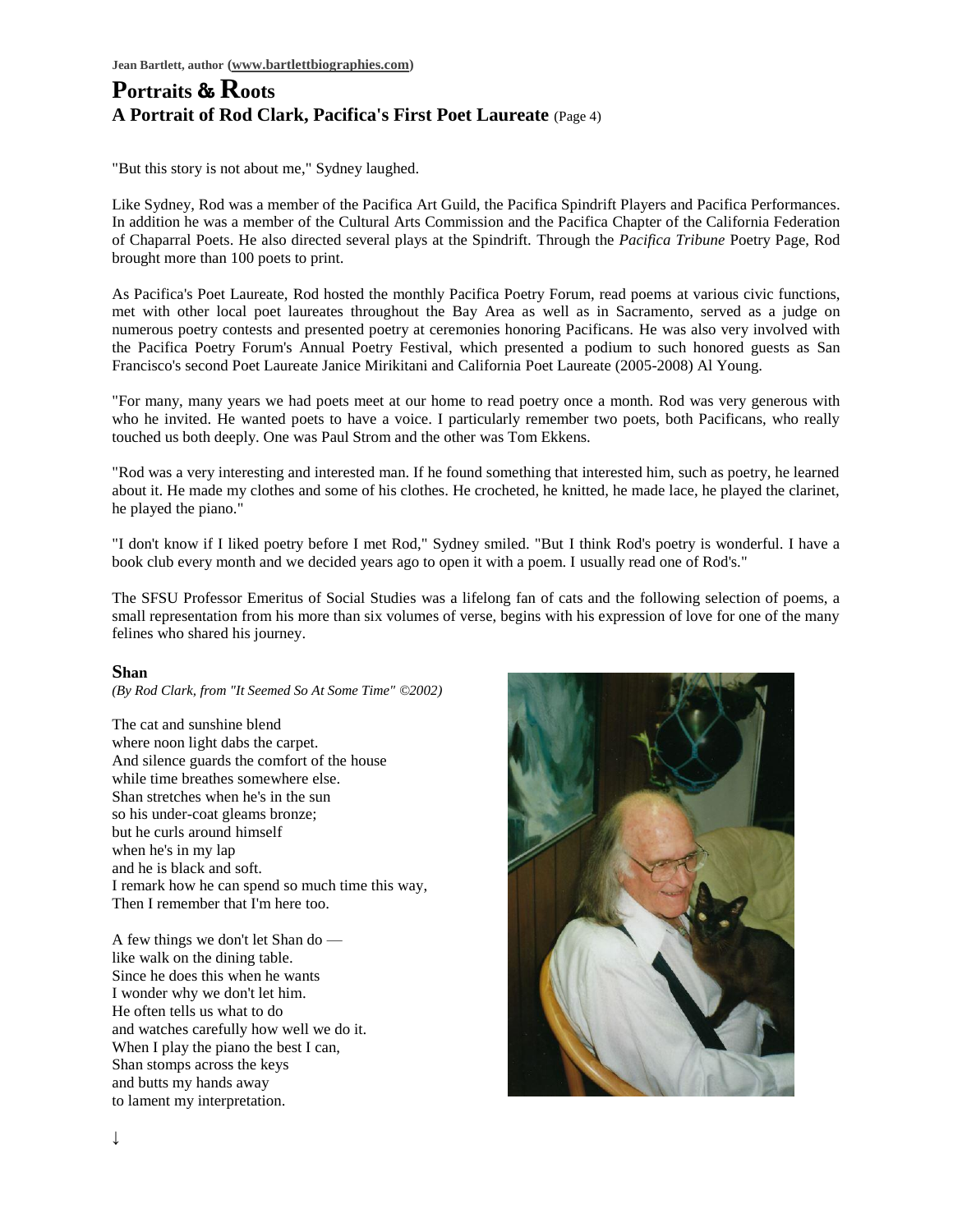#### **Portraits & Roots A Portrait of Rod Clark, Pacifica's First Poet Laureate** (Page 5)

I've cared for many cats and admired how gracefully they went about my life. But Shan does more than that. There's something different about his sharing me. By drawing out all day and night the holding of responsiveness inside my heart he makes my need to love have focus. If I drift he puts his toy mouse on my foot and makes me play. Or he helps me write a poem. His large sort-of-yellow eyes tell me that he knows just who I really am.

**~ ~ ~ ~ ~ ~**

**News Release** *(By Rod Clark, from "It Seemed So At Some Time" ©2002)*

The dog leaped out the door, ran around the house, along the fence, up the hill, sniffing and pawing, and marking his path from clump, to post, to rock, to tangle.

The cat tested the step for dampness, sat serenely, gazed around the patio, leaped the wall gracefully, and disappeared.

When they returned they seemed equally well informed.

#### I

stepped out for the paper. I learned the day was cold and that I creak more now when I bend. I read that across the world the earth quaked and how I am misused by money-makers.

I haven't the least idea what was in my yard last night.

**~ ~ ~ ~ ~ ~**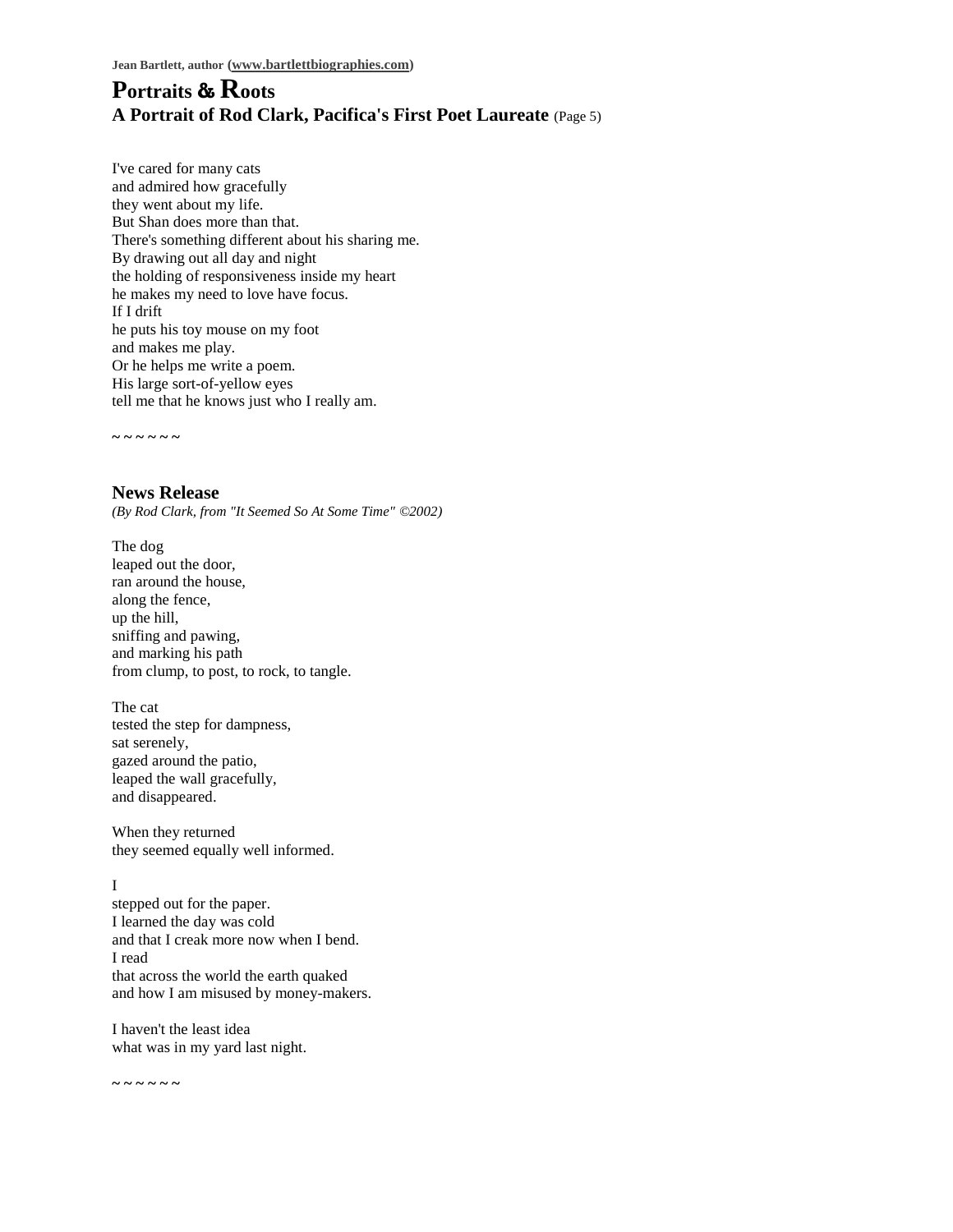### **Portraits & Roots A Portrait of Rod Clark, Pacifica's First Poet Laureate** (Page 6)



**Mirror**

*(By Rod Clark, from "Being Seventy-Seven" ©1997)*

I see a soaring hawk reflected here deep in a puddle from this morning's rain. The surface barely wets my walking cane and yet the distant bird and sky are clear. If I look up where sun flecked clouds appear, the silent wings against the wind will strain quite far above the mud low in this lane, and yet two flights, to me, seem very near.

My eyes make real the hawk and puddle too. Of course I know both birds do not exist. So what is this that flies beneath my feet? All questions in imagination meet and stretch reality's elusive mist while we decide ourselves what we find true.

**~ ~ ~ ~ ~ ~**

**art by Sydney Clark**

#### **Freedom?**

*(By Rod Clark, from "It Seemed So At Some Time" ©2002)*

"What is freedom?" I have asked the stars. "Bars of law unbreakable, an unshakable hand enforces courses holding us in line. A mine of space we tunnel through — You have more freedom," said the stars.

"What is freedom?" then I asked the grass. A mass of reckless growth was everywhere. I stared against the hill until the sky began, and tangled grass was there. "Spare yourself to ask me that. Gathered in for hay, maybe burned or trampled on; lawns close-clipped and square and bare again with every freeze; trees spread their roots beneath me — See how they sap my life? A knife of leaf, no bloom to boast, almost the least of things. I cover Mother Nature just where she will. Still ask me of freedom" sneered the grass.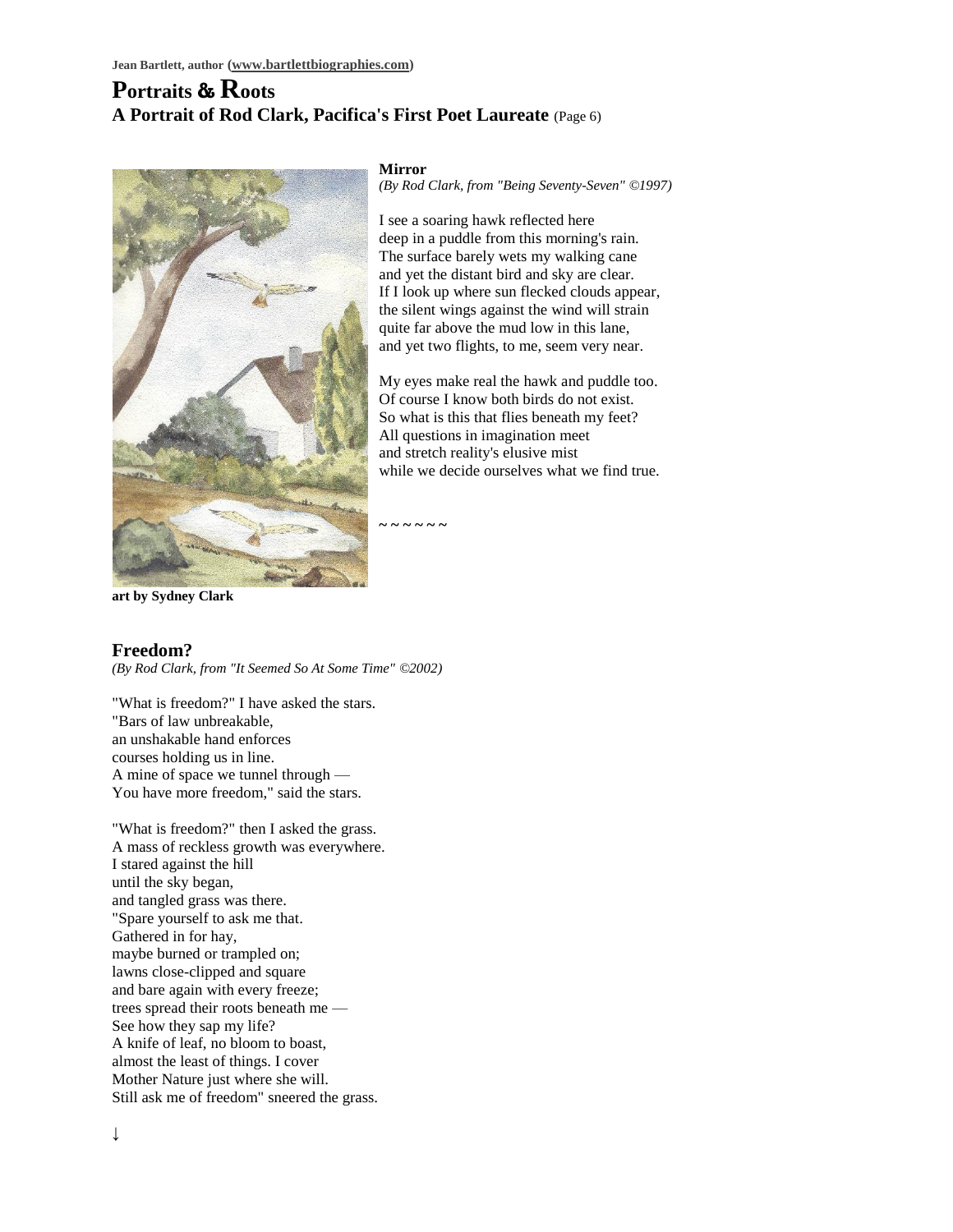#### **Portraits & Roots A Portrait of Rod Clark, Pacifica's First Poet Laureate** (Page 7)

"What say you of freedom?" now I asked the wave. Raving white, it rolled away saying secret chants against the beach. "Teach me of freedom. You must know!" "Blowing winds direct the deep, keep me tossing when I would rest. Lest distance tease your hope, sloping shores of every land teem with *dreams* of freedom. Know going, going on is law so strong long I've wished to stay in peace. Cease your search from freedom, lad."

But yet I asked the clouds, the wind, the same. Blame their answers that I failed.

What is freedom? I found none. I've done with questioning. And yet—

Let questions die? Why, then there'd be no freedom!

**~ ~ ~ ~ ~ ~**

**Self Portrait** *(By Rod Clark, from "What I Was Thinking" Collected Verse © 2003 to 2010)*

My jar of life retains the pills of goals I didn't reach. My portrait's framed in ghostly shades of things I didn't do.

So much of art gives focused strength by leaving something out. A sculpture is composed of rock that is no longer there. The vacant space between the threads give lace its frilly form. Our decimals would have no useful meaning without "none." What you perceive as "me" includes so much you do not see.

So didn't do – the couldn't, wouldn't shouldn't, haven't yet – are in the sum of whom I've come to be.

Had I shifted time I wasted on the "couldn't" to gaining better understanding of the "wouldn't" perhaps the clinging definition of the "shouldn't" would stretch the time that's still remaining for the "haven't tried."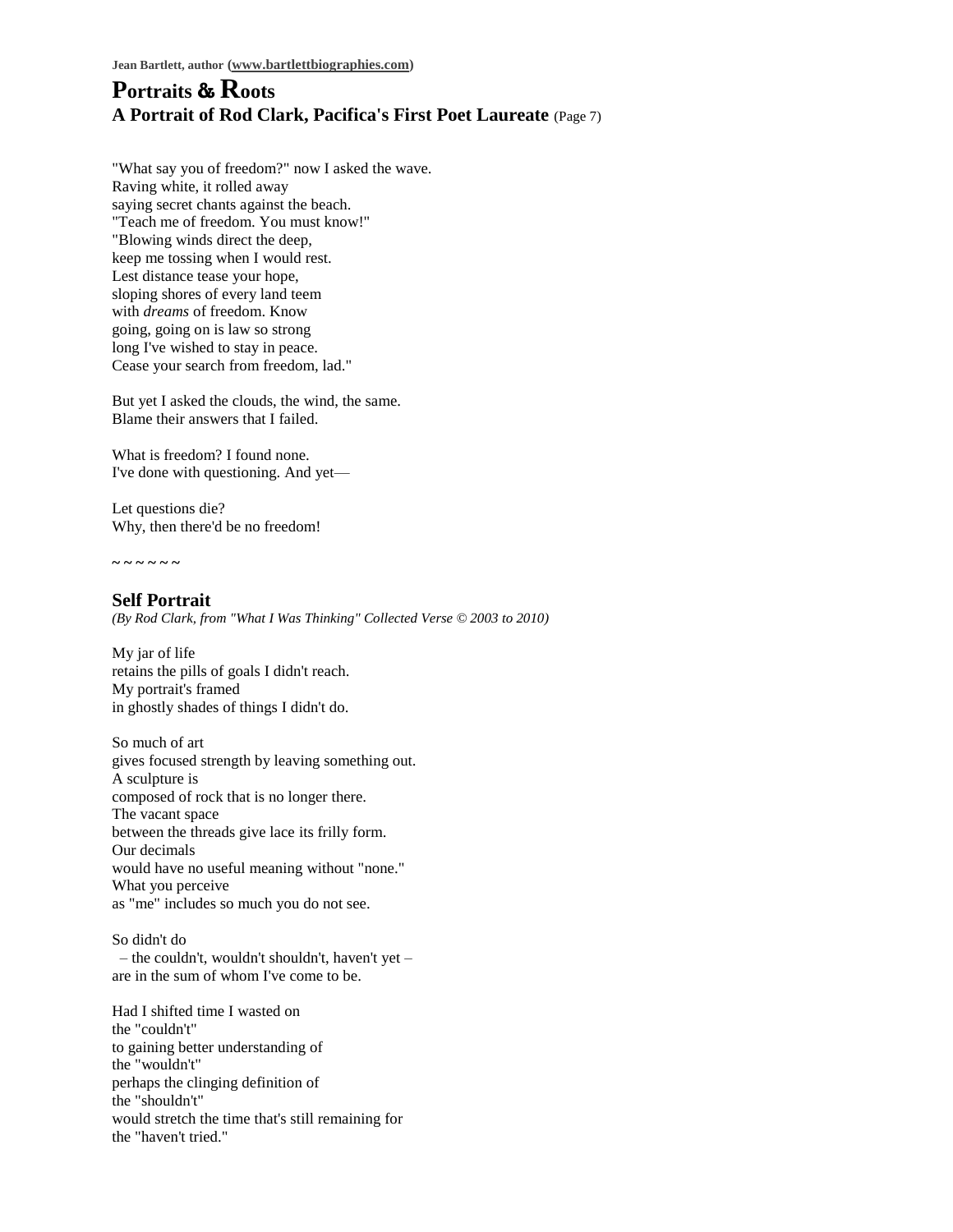# **Portraits & Roots A Portrait of Rod Clark, Pacifica's First Poet Laureate** (Page 8)



#### **Activity**

*(By Rod Clark, from "What I Was Thinking" Collected Verse © 2003 to 2010)*

I like the morning light when dawn is crisp and glides unglaring on the tips of things; when gold brings bright the blue of seething surf; and the horizon winks away last night. But I so seldom wake in time for dawn and, sleeping, miss the tingle of its charm.

The languid light of afternoon warms all the much-to-do that's scheduled in the line of duties I have promised to achieve so on this couch of clarity, I nap.

The tint of rose that signifies that dusk will soften what has sharpened through the day bevels the bending beach against the hills; stretches what's near, and blurs the far away; and shades the shadows on the darkened ridge. It means soon night will fold itself around all push and shove and driving energy and I can sleep in peace till dawn is crisp.